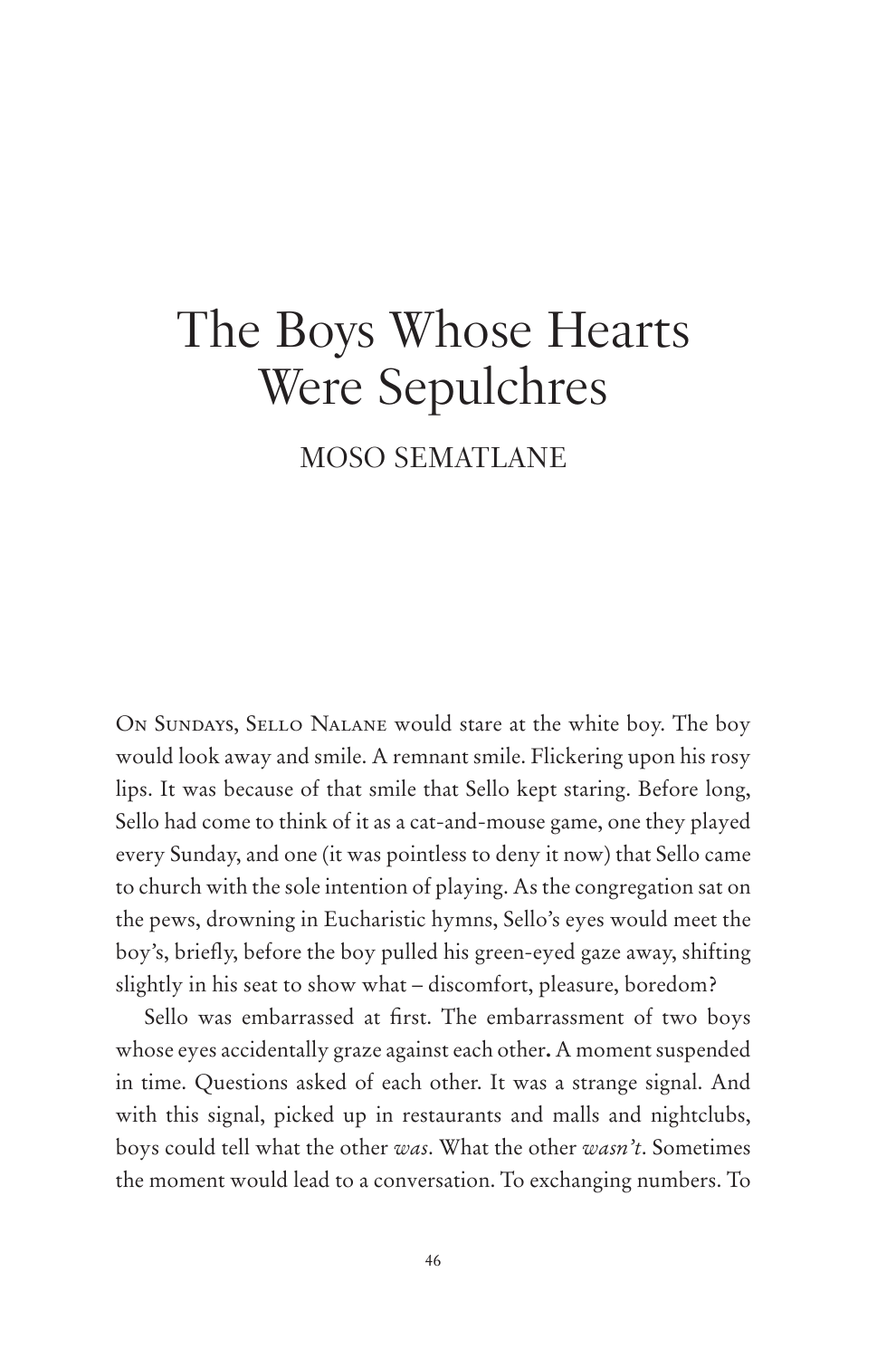sex. Other times the boys would disconnect their gazes, walking away from each other like nothing had happened.

Sello couldn't tell which scenario the boy's eyes could lead to. The smile was evasive. Opaque. He needed a surer sign. Whenever someone shifted on the pews, Sello would study the boy through the opening left by the person's body. The way he shaped his lips in an 'O' when he sang along to the hymns. The way he crossed and uncrossed his legs for most of the service. Still, Sello could not tell. But the ambiguity also kept him interested. Things in motion and things in stillness. The sturdy body underneath the boy's clothes. His dark hair the colour of licorice.

In the mornings, Sello's mother, 'MaSello would turn the trips to church into impromptu driving lessons. Sello was about to finish his Matric. She would tell him how a driver's license had to be his first 'adult document', to come even before his Matric results. But Sello didn't want to be an adult. He didn't even like driving. Ideally, he would have liked to remain eighteen forever. Endless days with friends. Homework was tolerable, if it meant he would never have to face the future. And so his hands would tremble against the car's steering wheel. 'MaSello was impatient, and would bang her hand against the dashboard when he made a mistake. To make himself feel better, Sello would think about the boy.

The opportunity to start a conversation with him never presented itself. The church's architecture itself was designed to separate them. Although they both sat in the third row, a wide, polished aisle stood between them. It was impossible for Sello to look too long at him without being conspicuous; leaning forward would risk a brush with the nape of the person in front.

There was also Bishop Marais. He had a gift of sucking every strand of inattention from his congregation, until for a few minutes, one forgot about God and Jesus, and he became everything, and everything became him. With his white robes sweeping the floor as he walked and talked, he looked like a flower that had bloomed from the centre of the earth. Watching him was a sensation so pronounced that Sello felt he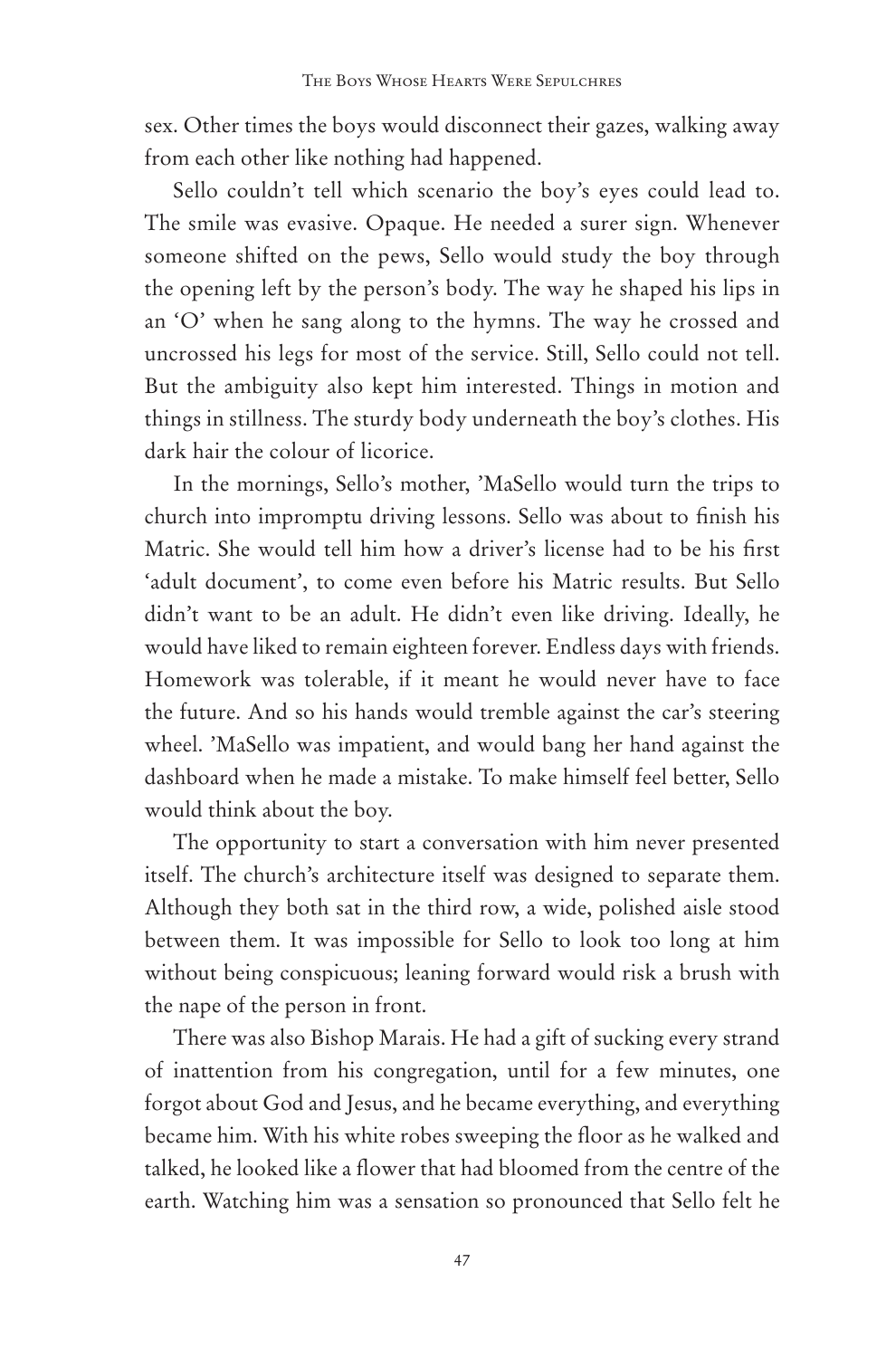#### Moso Sematlane

was sinning just by looking at the boy*.* Sello would make an effort to cast every thought of the boy to the back of his mind, away from the stained-glass eyes of the church. Away from Bishop Marais.

Even if Sello wanted to approach the boy, most times 'MaSello would whisper to Sello just before the service ended:

#### *Ha re tsamae.*

Lately, she had been attending church as little as possible, a stark contrast to her enthusiasm when they first moved to Ladybrand. 'MaSello was a bishop's daughter herself back at the parish in Lesotho, and for her, church was a fact of life that grounded her in whatever locale she flung herself to.

In Ladybrand she was rootless. This was a frontier town built to consolidate the land the Boers had taken from the Basotho in the 1800s. It was built for white people. So was the church. 'MaSello would make conversation in the hope of reestablishing herself in the new parish, only to be reprimanded by small talk that quickly went cold, smiles that never reached the eyes, and even rebuffs:

### *Ek praat nie mooi Engels nie.*

After service, Sello and his mother would be the first to leave. Opening the wooden doors, the sunlight had a flat, blinding quality. Its glare made Sello's head hurt. Or maybe it hurt because, once again, he left the church without so much as a word with the boy.

One Sunday, 'MaSello and Sello left the church through their normal, shiftless routine. Approaching the car, Sello already dreaded the possibility that she would make him drive. The car would turn off when he changed gears. The lessons would just add to his failures.

Sello excused himself. He needed to escape.

*What if I told him right now that I want to fuck him? Right here on God's lawn?*

He drifted to the edge of the lawn, intending to calm his nerves with a drink of water. He bent down to the stone drinking fountain. He had barely drunk when a hand came into his view. The flow of water stopped. A white hand gripped the tap so tightly that tendons moved beneath the skin.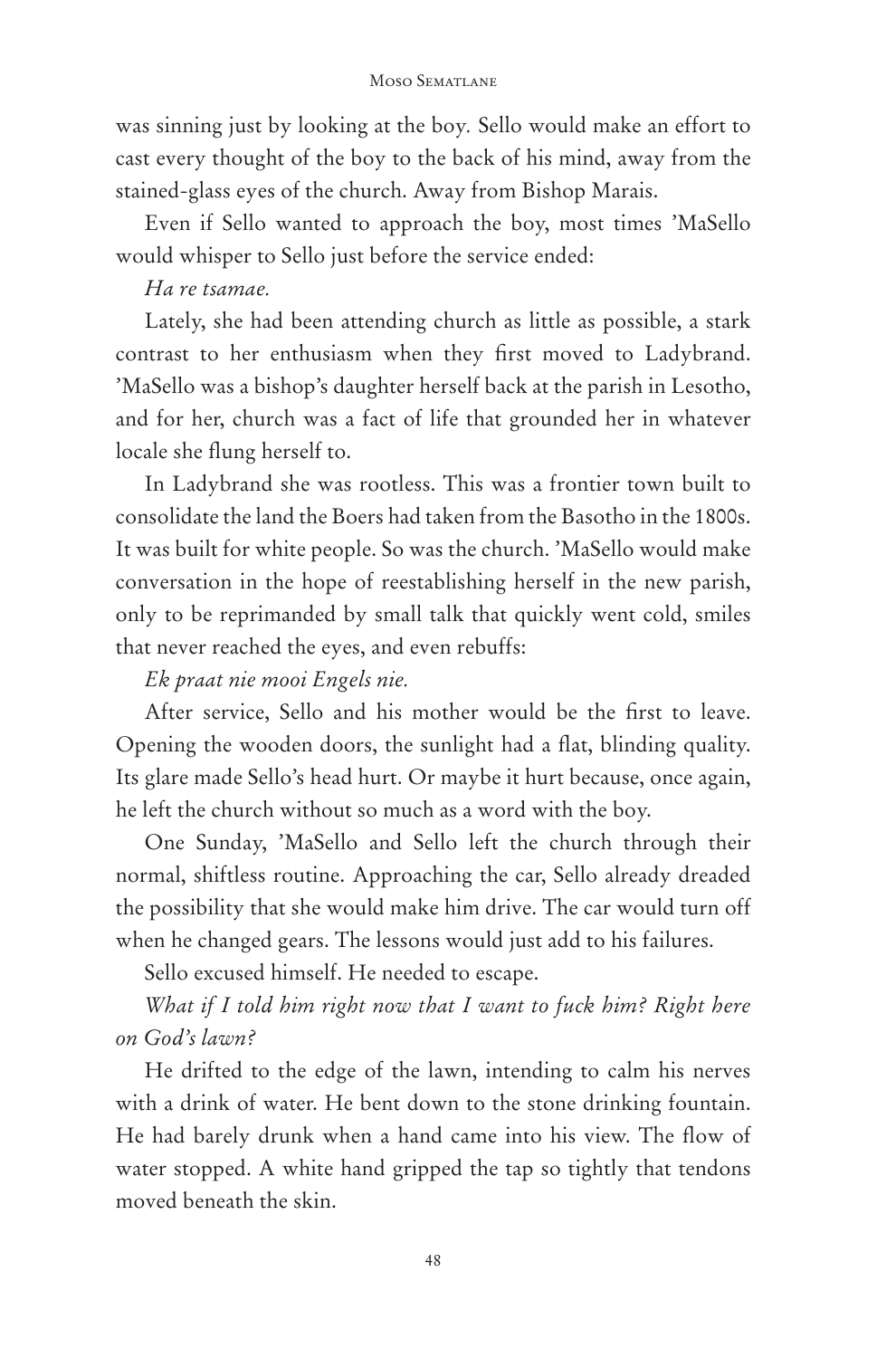Sello raised his head.

Frozen, with water crystals trembling around his mouth, Sello found the boy standing in front of him, as real as the touch of water on his lips. And then the familiar smile. Unsure of itself. So, so delicate. It warmed Sello's chest, like having a baby wrap its palm around his finger.

Sello opened his mouth to speak. The smile disappeared. Sello stayed silent instead, watching the boy's mouth pull furrows across his forehead. His eyes changed, the mirth leaving them. This was how human beings unraveled.

The boy took a step closer. His breath poured against the side of Sello's face.

*If you keep looking at me, I'll fucking kill you. I'm not a moffie. Okay?*

Sello nodded. Why did he nod?

Up close, he appeared so big that Sello felt he was being pulverised into the earth. Sello didn't even know his name and yet––

*Breyten!*

A woman called from across the lawn. The boy unlatched himself from Sello.

#### *Breyten!*

Sello knew that woman. Her name was Annelise, Bishop Marais's wife. She wore the same green suit every Sunday, a shade lighter than the green of the lawn. Even from afar, Sello could see hints of Breyten's face in hers, his soft features reconfigured into a cruder, more angular design.

#### *Breyten.*

A strange name without epoch or place. It could have belonged in the American cities or here in the farmlands of Ladybrand.

Breyten, like 'MaSello , had a parent who was a bishop. Connections severed before they could form. Breyten hopped towards his mother with an athletic gait. He didn't look back at Sello.

Mrs Marais threw an arm around his shoulders, kissed him on the lips. Breyten absorbed this with a shudder and walked away.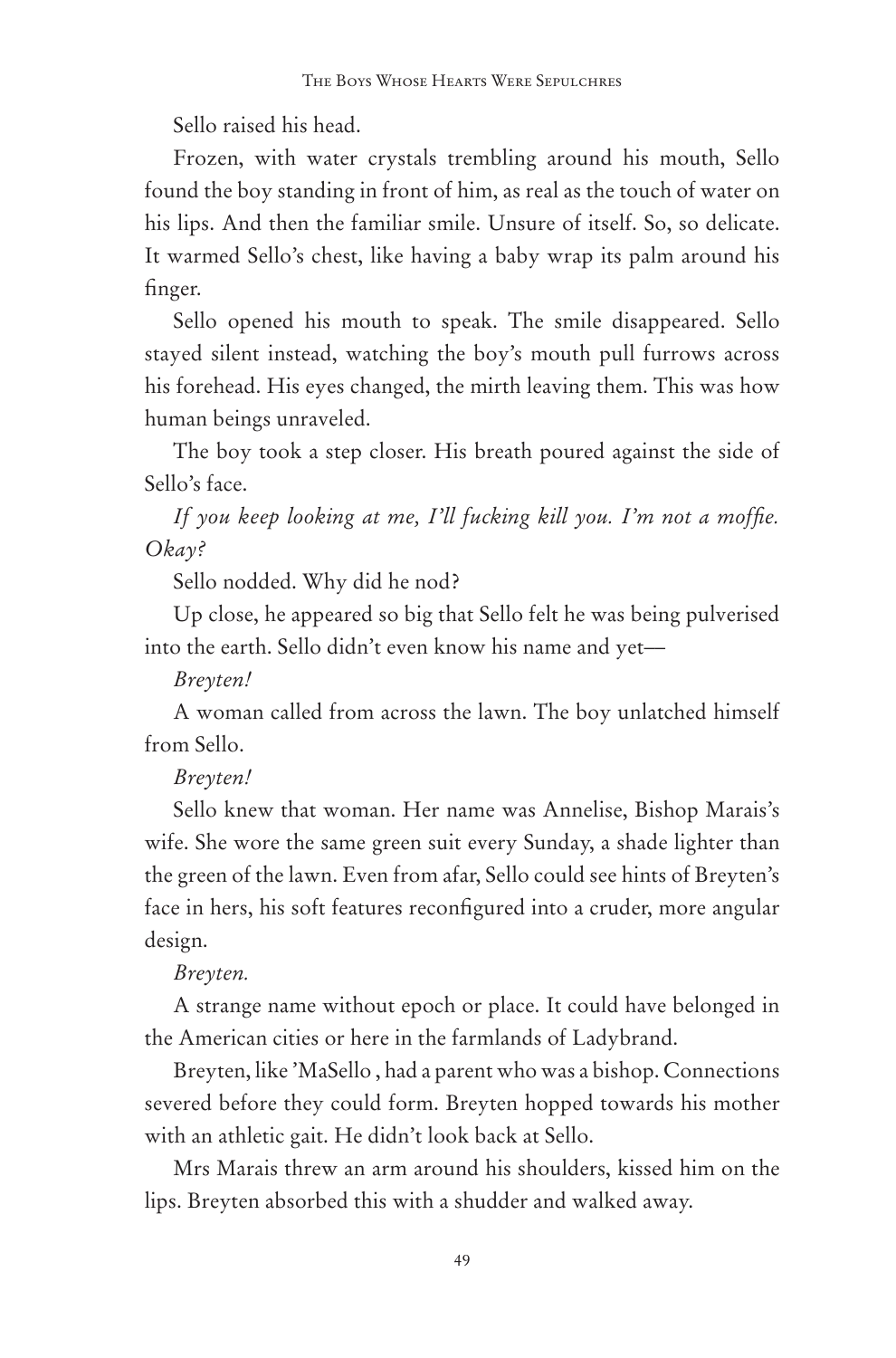Mrs Marais remained. The lines on her face hardened at Sello. She had seen Breyten speak to him, their faces close.

Sello saw his chance for revenge. There was fear in Mrs Marais's eyes, and as punishment for how Breyten had made him feel, Sello would make it real. When they got home, Breyten would have to explain to her why their faces had been just centimetres apart.

He met Mrs Marais's glare with the force of his own. He hoped that she could see the *lust* he felt for Breyten, for boys whose biceps peeked out their shirts with hormonal beauty.

Boys who could love only in the darkness.

After that Sunday, the days moved as only Ladybrand days could. Small-town days when the smell of boredom was everywhere and made things slow and elemental. One hot day, Sello went to Lielehoek with his friends Refiloe, Seeiso and Jhunaid. Sello had known Refiloe from his primary school days in Lesotho, but he had met Jhunaid and Seeiso after moving to Ladybrand. The four found an empty campsite and started a braai. The boys took their tops off. Refiloe peeled off her frock to reveal a neon-green bikini top. They moved around the park, feeling white people's eyes against their bare brown backs.

When the meat was done braaiing, it came out tough and blackened. They ate it regardless. Later in the day, the heat lessened. Sello and Refiloe broke away from The Boys to take a walk amongst the pines. Earlier that week, Sello had said something unforgivable to her. Though he felt remorseful, he hadn't apologised. Sello and Refiloe argued under the shade of a pine, and then all was forgiven.

Another day, the friends crammed into Jhunaid's car, played the summer's biggest songs, and joined the N8 to Bloemfontein. Their petrol was running low. Watching farm after farm pass by the window, Sello was electrified by the wildness of the land.

The petrol finished near Botshabelo.

*How much money did you guys bring?*

The Boys left to buy petrol, leaving Sello and Refiloe in the car. They had only been gone for five minutes when Refiloe bolted from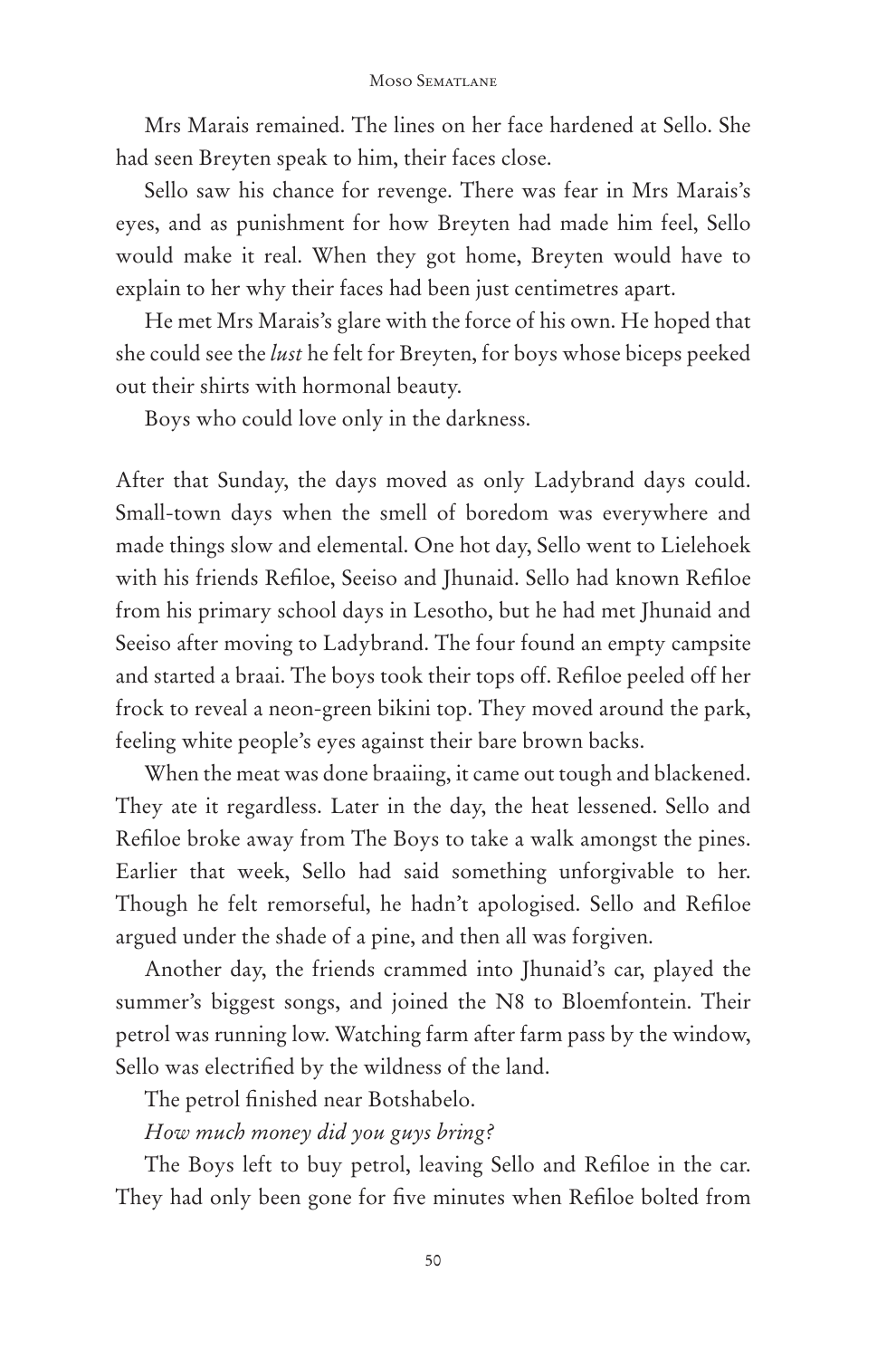the car and ran into the farmlands. She lifted a barbed wire fence and crawled through; a sign attached to it:

#### OUTLET FOR SUBSOIL DRAIN

Sello followed. He lifted the fence, too, making sure his clothes didn't catch in the spikes. He chased and chased after her, running for no other reason except to run. Years from now they wouldn't be eighteen, seventeen, eighteen and eighteen anymore. Matric would be over. They would have lived through a hundred recessions and twice as many economic booms. Some of them would be married. Some would be failing a university course for the third time.

Running is a kind of baptism, a thin layer of sweat clinging to your skin. Sometimes when you do it hard enough, the holy water of your body soaks your clothes. It carries the scent of the first kiss, the first wail that ripped through your lips when you fell and scraped your knee. The first time you opened your eyes and your mother was there to meet you. Where she held you close and whispered that she had waited all her life to meet you.

When Sello came in that night, 'MaSello was cooking curry on the stove, delighting in her solitude, and how the smell of the curry filled the house and steamed the windows. Sello told her he didn't want to go to church the next day. The disagreements about church weren't new. She was prepared for each one, she had to be – the guilt of uprooting Sello from his more colourful life in Lesotho had never left her; she felt the need to constantly defend the church, and defend Ladybrand itself. What she wasn't prepared for was the look in his eyes, as if he were pleading to be released from some inescapable fate. She asked him if something was the matter.

*No. But what I'm trying to understand is why you always make me go to church with you, when you know what the church thinks of people like me.*

Sometimes, and she wasn't proud to admit this, she would have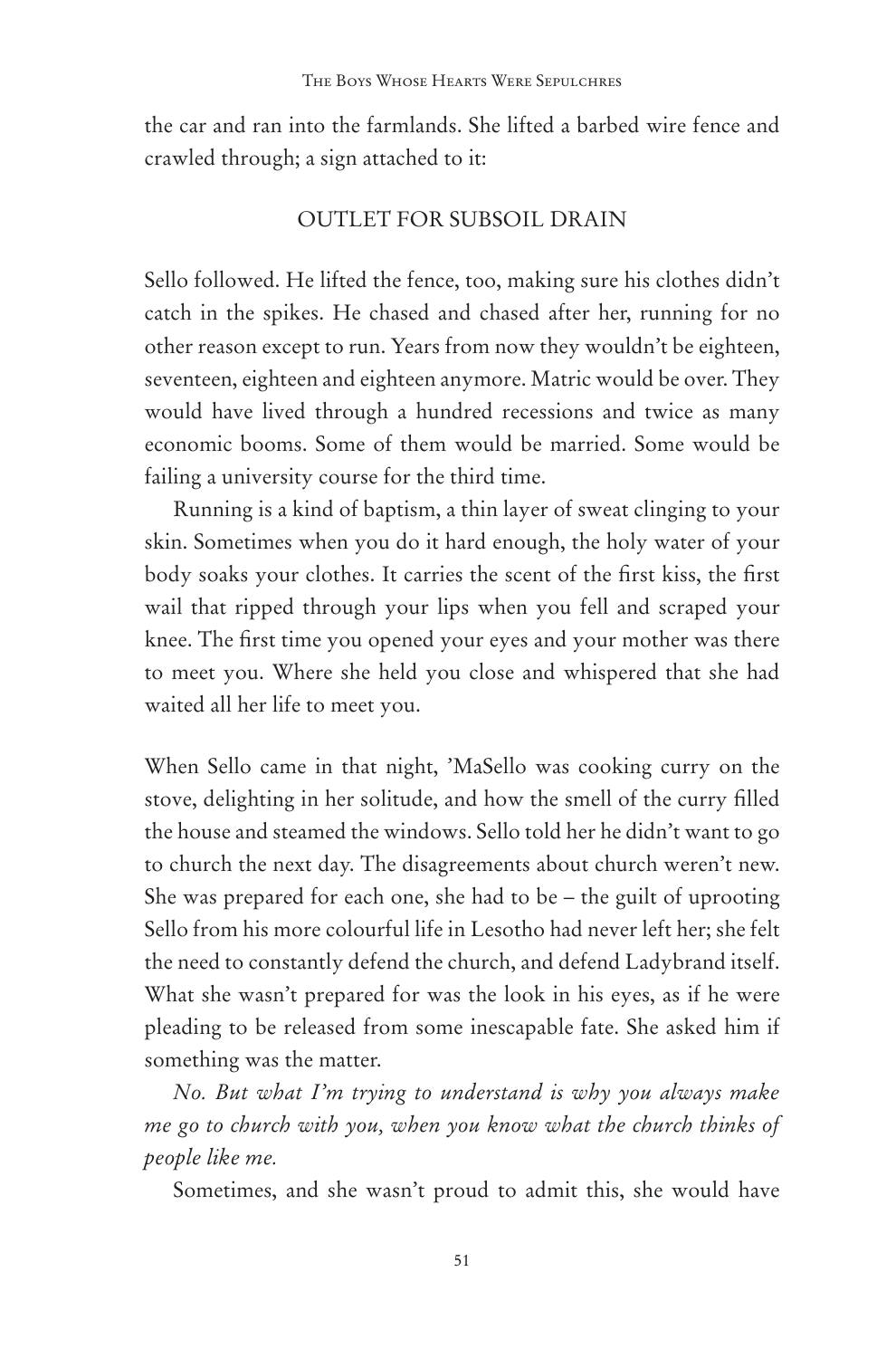doubts about Sello's claims about his sexuality. Perhaps he was just confused. Weren't we all at some point in our lives?

She knew Sello had had a boyfriend, a nameless, faceless shadow floating around the edges of his grade eleven years. She had mentioned him only once – an invitation to Sello to bring him to dinner. But the words grated her as soon as she said them. Both she and Sello felt uncomfortable. She never mentioned the shadow again.

But she also knew the feeling of being in her own body, the heat in her navel awakened by a man's touch. There had been many men in her life, Selinyane, Tellang, Sello's own father, Mphethe, and it confused her how her son could feel this same heat for a man.

*What does the church think of you?*

And so she sought to understand Sello. In her mind the reward was something not even God could give her. To understand her son as clearly as she understood herself. In restaurants, in doctor's offices, in queues at the cinema, 'MaSello would fix her eyes upon any woman who happened to stand in her line of vision. She would wait to feel the heat from her navel. Her heart would beat faster. But nothing more than that would happen in her body, and that only increased her desperation to understand.

*That I'm going to Hell. For something I can't even change about myself. How does this look to you – going to church and having to hear that I'm sinning … just for loving someone else?* 

*Just because God says something, it doesn't mean He's right all the time.*

*Then how do you explain it? I can't change myself. But sometimes I wish I could. It makes me hate myself. I'll never love a girl the way I can a boy. If God created me, then why can't he understand that?*

And finally, some of the women would return 'MaSello 's gaze, but she would always look away. How could she tell Sello that she only wanted to see the world through his eyes, that for her, this was the only way she could protect him from every pain in the world? What could a person say to even start those kinds of conversations with her gay son?

*We have to allow God the leeway to be wrong. We have to allow mankind the leeway to be wrong.*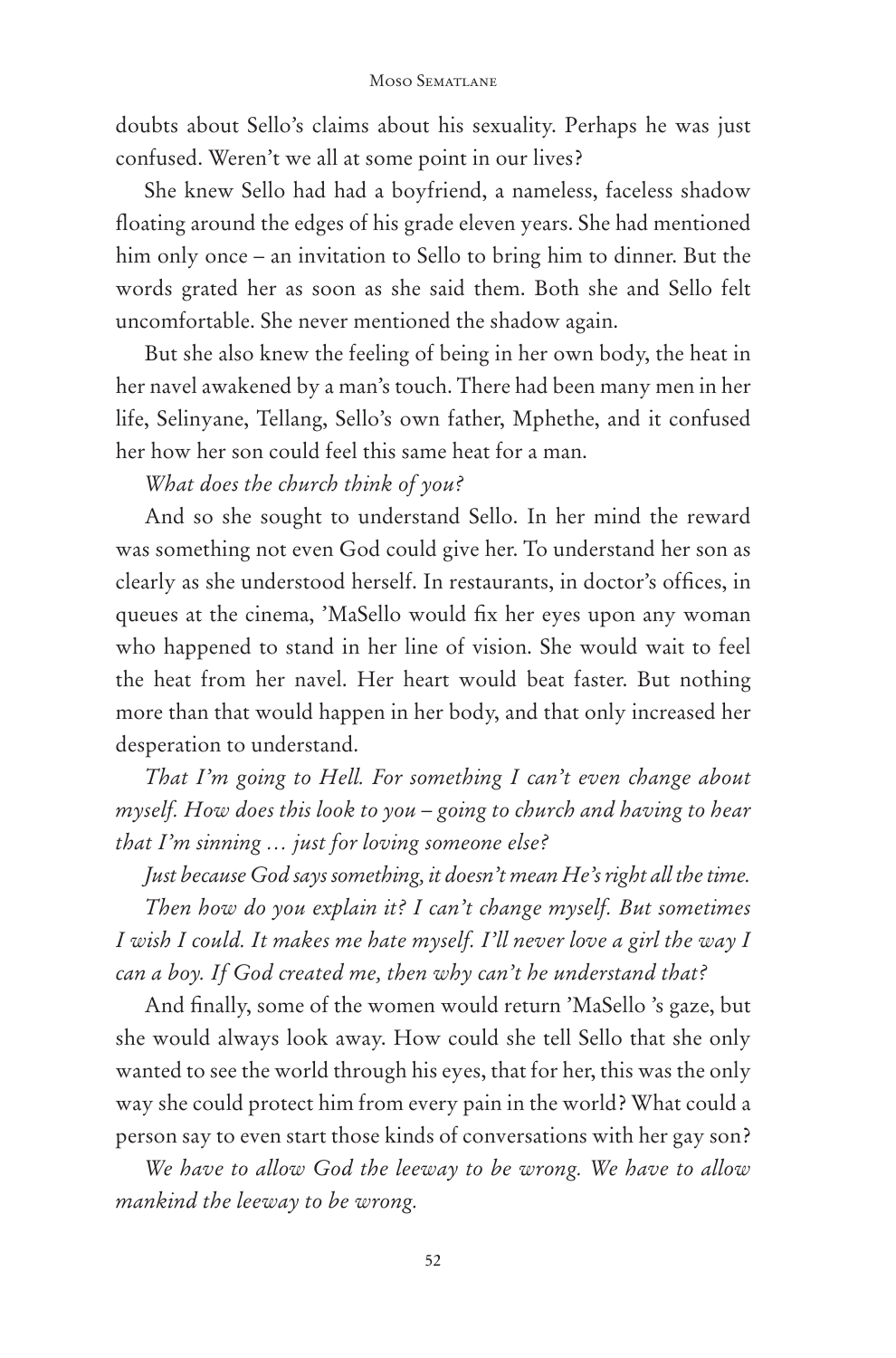*Why? Why should I allow them to fuck me over like that? Because, my love, that's how you love.*

Despite how badly their encounter went, in church, Sello kept looking at Breyten, and Breyten kept looking away. Then Breyten smiled. As if the last Sunday hadn't happened. They were back where they began.

Sello surrendered himself to their game. As if he could sense his surrender, Breyten looked back at him, and, this time, did not look away.

What was in Breyten's eyes? The intensity made Sello want to stand up and walk over to the right wing. To sit beside him so their bodies would touch.

*If you keep looking at me in church, I'll fucking kill you. I'm not a moffie. Okay?*

Sello looked away.

*Where you going?*

Outside the church, Breyten intercepted Sello like a bolt of lightning.

*Where you going?*

Surely he had mistaken Sello for someone else. It was impossible that the boy who had just brushed Sello's elbow with his fingertips was the same boy who had insulted him last Sunday. With Breyten before him, Sello felt a resignation anchoring him to the earth; as if the two of them, here on the church grounds, were an image predestined in the bibles of the world. They were like boys drawn on parchment paper, vines curled around their ankles, their upper bodies naked and bound with primordial scriptures.

Sello tried to remain calm.

*I'm going home.* 

*Look. I came to apologise to you. I shouldn't have said those words I said to you. They were horrible.*

*You were right. It was wrong of me to make you feel uncomfortable. I apologise, too.* 

*Still…*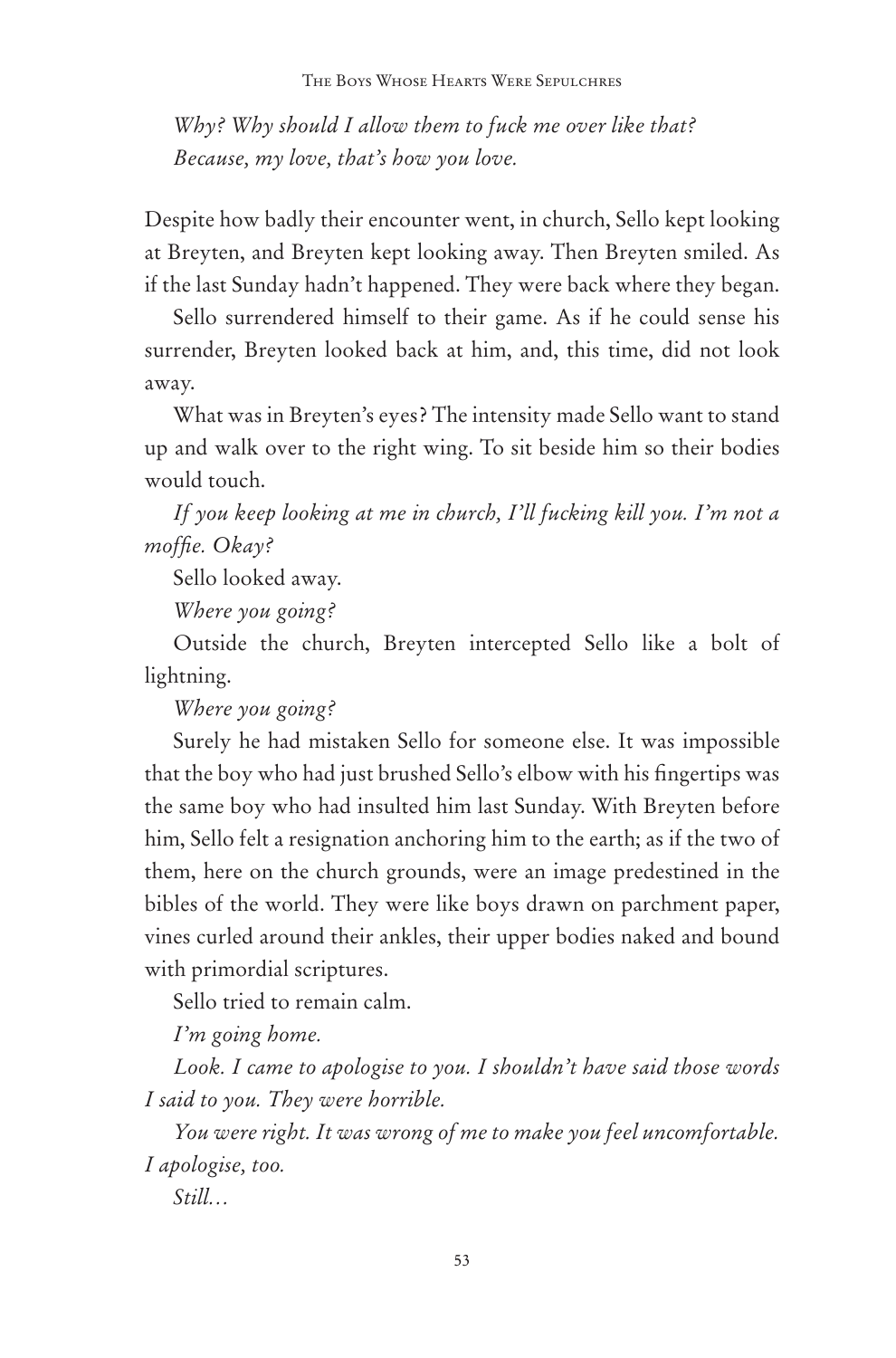Breyten's cheeks grew red. Only then could Sello muster the courage to meet his eyes. Didn't Harry Potter have green eyes as well? Breyten shifted his weight around and bounced on his heels. It seemed he was burning to say something;

*Can I ask you a question? Sure. Don't be cross with me, okay? Okay. Are you … gay?*

Sello studied the sheen of sunshine against his cheekbones, his lips almost swollen against the summer heat. There was a smell coming off his clothes, of old rooms toasted to sterility from sunshine. A smell that reminded Sello of slow summers where the boredom could get so much he was nearly suicidal with it.

Sello didn't answer.

They stood in silence for a while, before Breyten took out something from his pocket that looked like a large battery. Only when the sunshine glanced against its screen did Sello realise it was a phone.

*Do you want to take my number?*

*Sure.*

Sello held out his hands for the phone, but Breyten recovered it with possessiveness not unlike how he had grabbed the tap at the stone fountain last Sunday. *If you keep looking at me in church, I'll fucking kill you. I'm not a moffie. Okay?*

*Do you mind if I take* your *number rather? I'll SMS you. Sure. It's 078 ... 97–– Sorry, not so fast. Sorry. It's 0…7…8…9…7…1…2…5…3…9 Yeah. It's Sello. Cool. My name is Breyten. Thanks. I'll SMS you. Cool. Cool. Thanks.*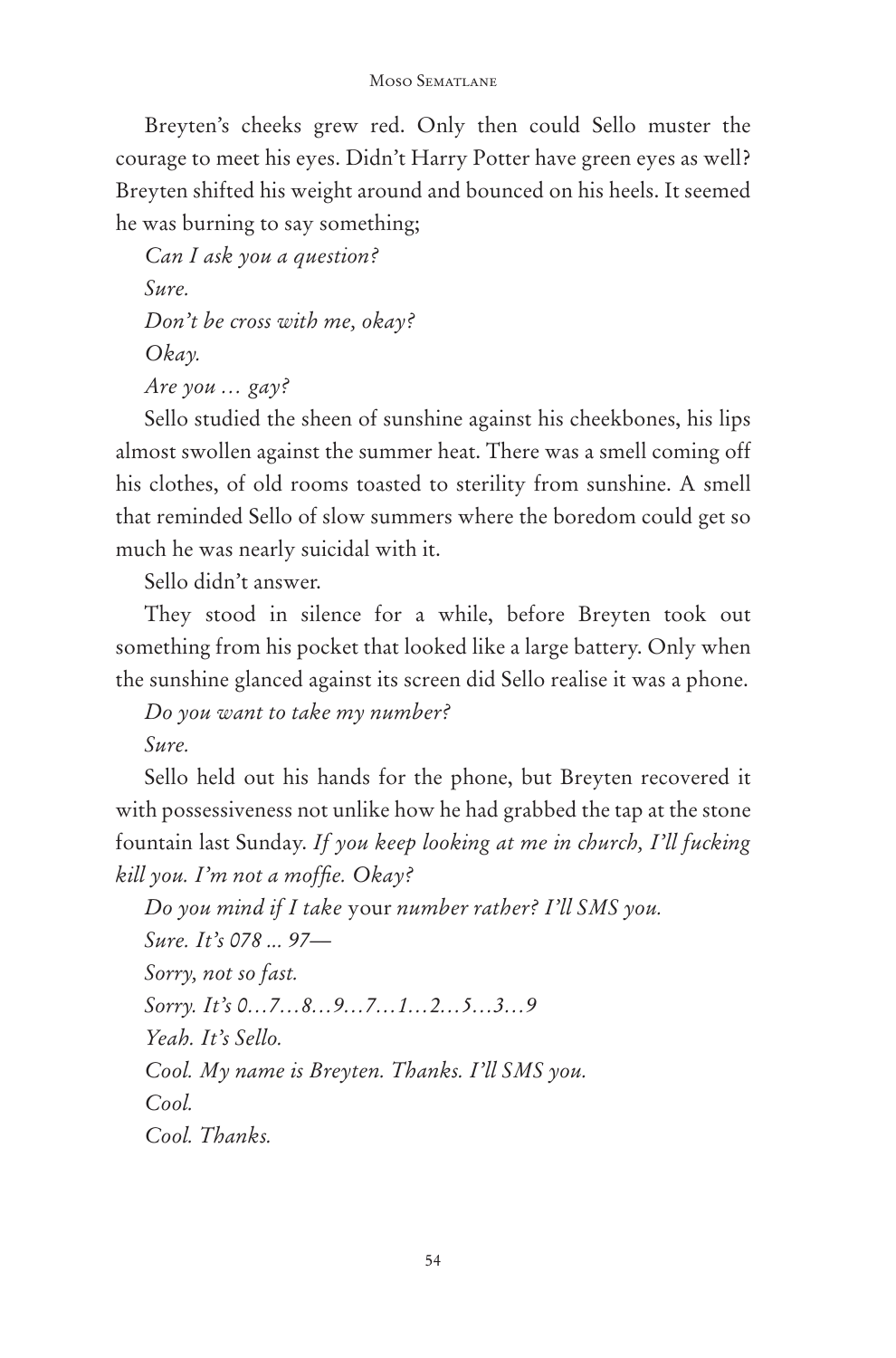A short while after moving to Ladybrand, Sello started to have sex with an acquaintance of his named David.

They wouldn't have sex in Ladybrand itself. David worked in Bloemfontein, although Sello had met him in Ladybrand on a dating website. Sello took a taxi to meet him in Bloemfontein, travelling for two hours. Like Breyten, David was white, but much, much older. So old he had streaks of silver in his hair. His handsome smile suggested a boyhood beauty that must have driven people insane. A *white* boyhood where the world was also a feast, the WHITES ONLY beaches, the WHITES ONLY restaurants – David had witnessed the South African Dream. In spite of this, there was one more dream that Apartheid's mailbox-lined streets could never grant him. As young as Sello was, it was a dream the *born-free* years couldn't grant him, too.

And they attempted to find it in each other's bodies.

*Cor Jesu Sacratissimum –* The steel lance pierced in the Heart of Jesus. Like Jesus at Calvary, Sello shed some blood when David entered him. Sello wondered if Jesus had screamed, too. Had he, like Sello, felt the pain and the pleasure of surrendering his flesh to the madness of mortal men? Men whose muscular chests jiggled like earthquakes when they fucked? Sello and David filled up the sepulchres inside of each other, moaning in their hollow halls. It hurt so much, it felt like there was a crown of thorns around David's cock. As the condom dried up, the pain intensified; latex and flesh—it was also a kind of heaven.

When it was over, they picked their clothes from up the floor as if picking shed-off skin. Sello watched David in the darkness of the room, his back to him. After throwing the condom away, David would always leave. Sello hesitated. He finally broke the silence.

*I think I'm falling in love with you. Keep that to yourself. I just came here to fuck.*

There came a fear, and Sello knew it was the same one that cut through his chest when he first laid eyes on Breyten. Or when Breyten said he would kill him. Sello was scared because it was true. They both knew it was true. Sello was scared because of the sheer physicality of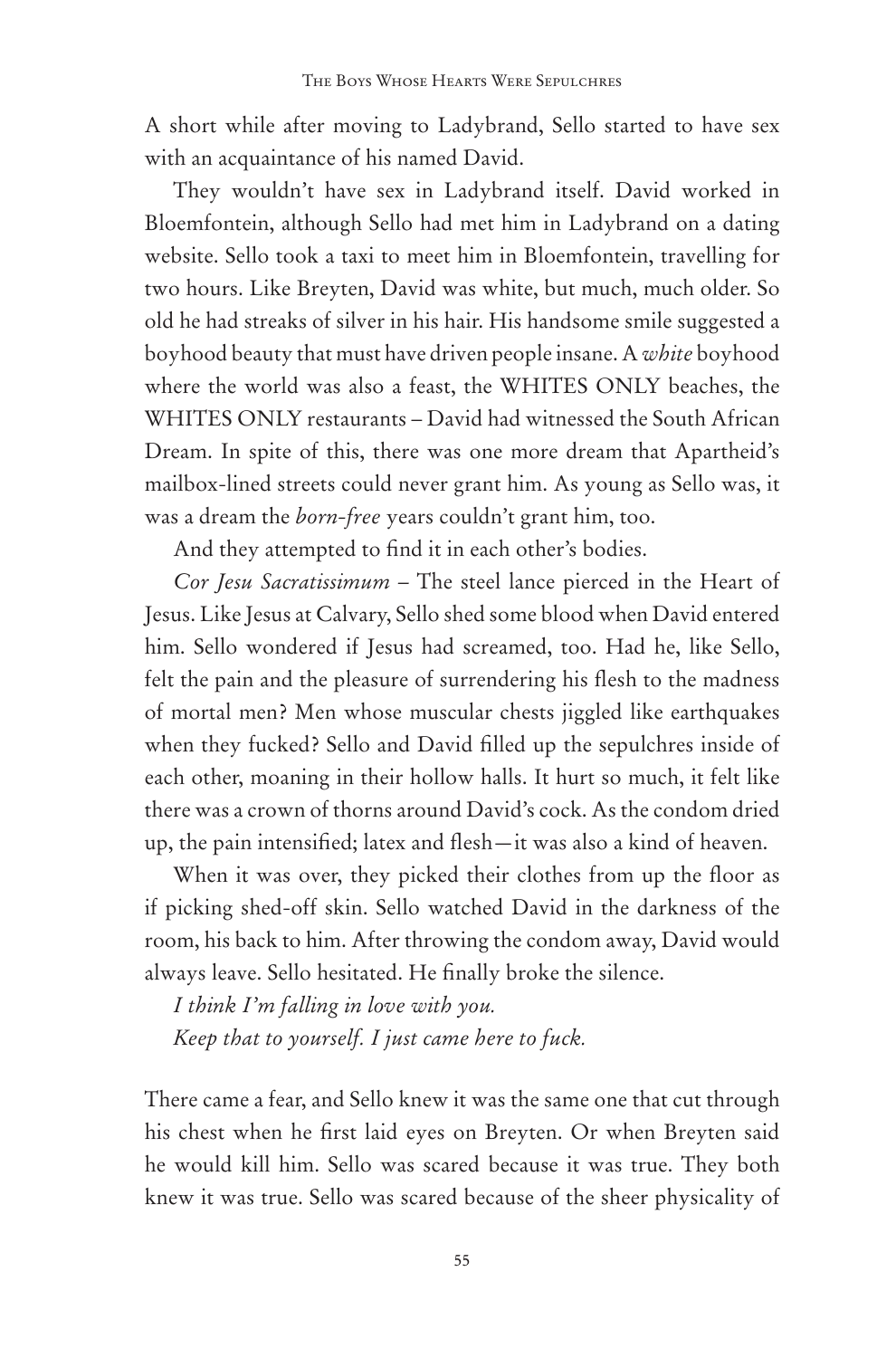him; he towered high, he cast a shadow with his brawn. A fear like encountering God. Boys like him were skilled in building the kind of pyre Sello would gladly throw himself into, the flames licking his elbows and entering his mouth. He looked at Breyten's hands, ruststreaked with helping his father on their farm.

*I find that hard to imagine … your father taking off his robes to drive a tractor?*

*You'll find that he's a normal Afrikaans man behind the theatrics. I'm like him almost.*

#### *Really?*

They were at Cranberry Restaurant on a Monday morning. He had kept his promise to text Sello, writing Sello's name in capital letters in what Sello assumed was a conversation starter:

#### SELLO

But when Sello texted back, no reply came, and for a week, the now context-less SELLO hung between their phones like a tablet of stone. Until Sunday evening. Sello had stayed behind in his first successful boycott of the church. Though he'd fought with 'MaSello , his reward had been an SMS from Breyten.

Sello didn't question the choice of meeting on a school day. No more than he questioned which school Breyten attended, or who his friends in Ladybrand were. He was aware that Breyten was creating a secret universe for both of them, tightly woven so they could occupy it while their friends were at school and the adults were at work. 'MaSello had dropped him off at school just like any other day, but that Monday, Sello waited for her car to pass around the bend before he started walking back. She had surely crossed the border to Lesotho at that point. Sello changed out of his school uniform in the bathrooms at Wimpy and walked to Cranberry. When he got there, there were patches of sweat on the undersides of his arms, but he had no time to freshen up because Breyten was already waiting.

The conversation moved slowly. He was so beautiful Sello's heart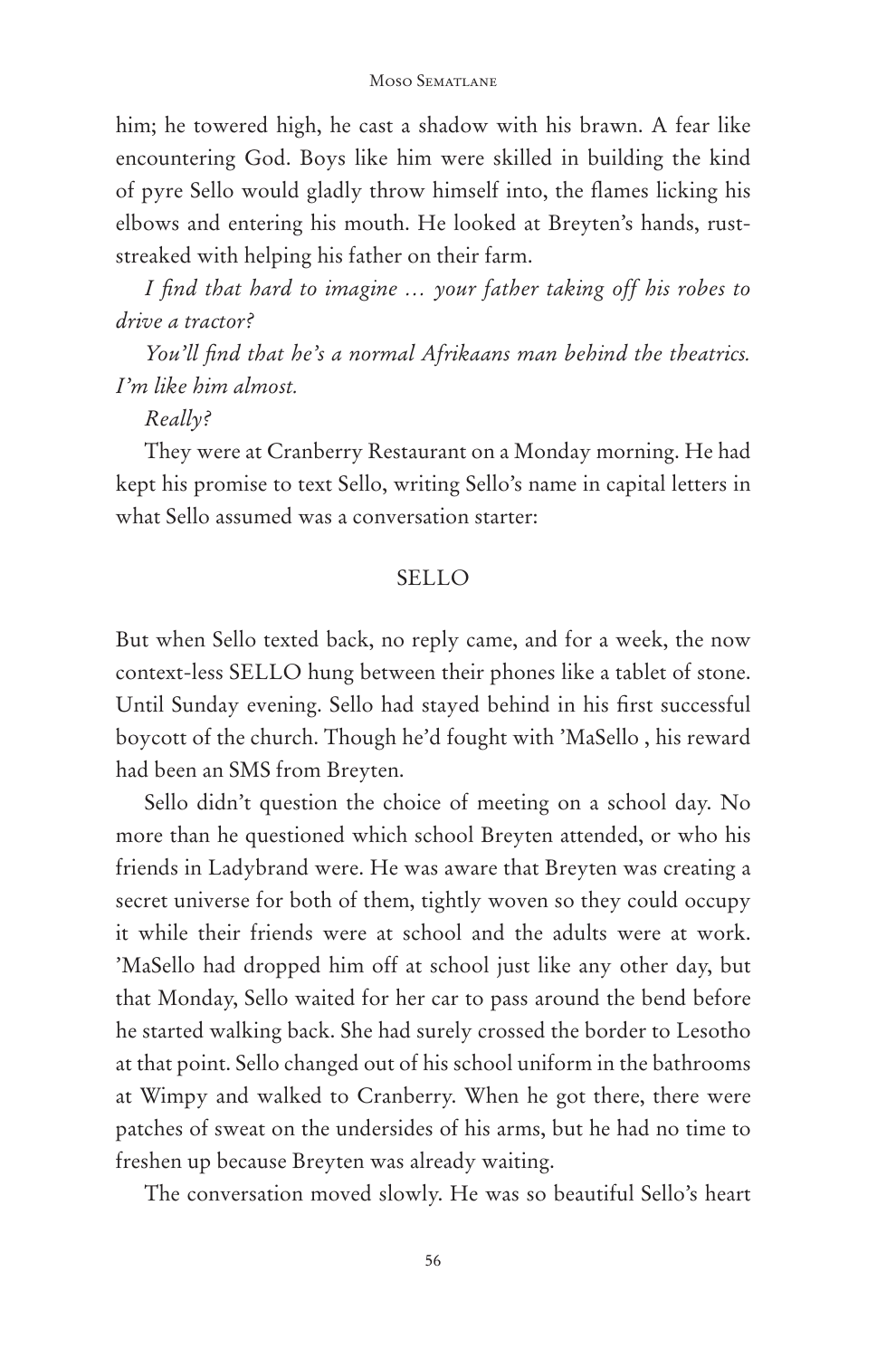ached. Clouds passed over them. Pockets of sunshine. Shadows from the sky played across their bodies. Sello learnt that he was a Cancer, born on 25 June, that he had an interest in birding.

Every word Sello uttered in return was a sacred offering: *apology, summer, Lesotho.* Breyten had this way of looking at him, especially when he discussed things Sello couldn't easily understand. Birds. Rugby teams. An intensity his eyes gained as he waited for Sello's mind to assemble the pieces of information he needed for the idea to make sense. Breyten ordered a beer. When it arrived, the glass was perspiring from the chill. Sello wanted to transform himself into a liquid so Breyten could drink him in, too.

A strange look clouded Breyten's eyes. Sello saw it from behind the rim of the beer glass.

By the time he put down the glass, the conversation had fizzled out. Only the strange look remained. Sello recognised it immediately; Breyten had touched the walls of The Glass Castle.

In The Glass Castle, a hundred boys fumbled over each other's naked bodies. Their mouths moved, but no one could hear what they were saying; the castle walls were too thick. Breyten was one of them, as was Sello in his own way. The boys pulled the hair from their skulls, singing of a longing for release that would never come. Sello never had to 'come out' to 'MaSello , but he still remembered how it felt to be trapped in The Glass Castle himself. In many ways he still was – why else would he agree to meet with a boy still trapped like Breyten if he wasn't?

In the restaurant, the summer sunshine filtered through the foliage, creating a calm that seemed to stick even to the fabric of their clothes. Despite this, Breyten excused himself, and from his body, Sello could sense the weight of the unspoken words that shrouded the both of them. The weight of summer and all the small and precious things they said and did to each other.

After exactly seven minutes (Sello counted), Breyten returned.

Sello opened his mouth to speak. He went back and forth deciding if the words would be appropriate. He convinced himself that it was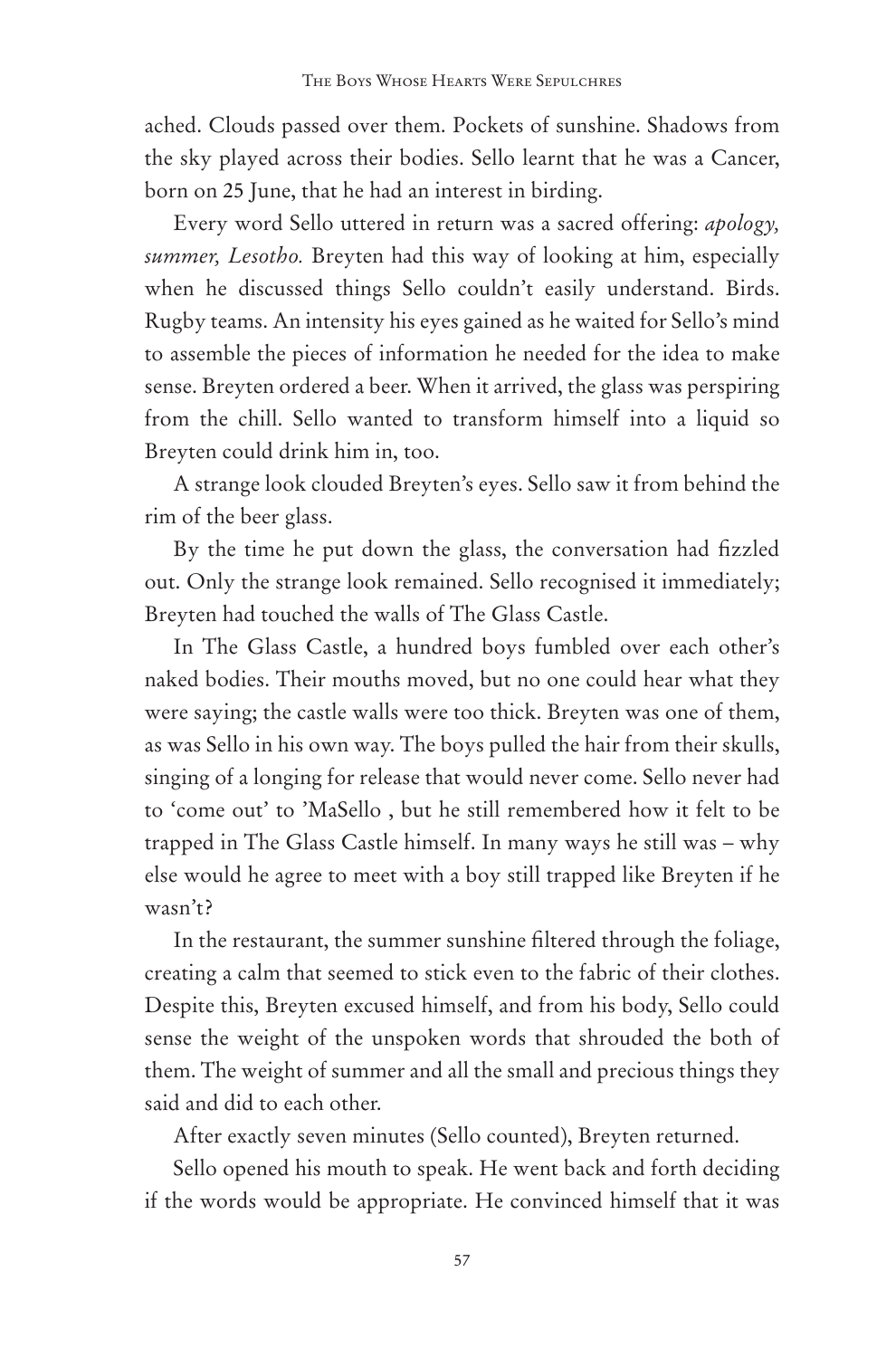his job to save Breyten. He would break The Glass Castle on his behalf. But as soon as he said the words, he knew that they were too big.

*I think I'm falling in love with you.*

Breyten made a strange sound in his throat. Sello's heart beat faster, but there was none of the self-loathing that stuck to his body in David's bed. A breeze moved through the restaurant. It touched Sello's skin, creating gooseflesh.

Breyten made some movement. He glanced at Sello before lowering his head and placing it between his hands. Wasn't there a painting like that somewhere in history? He could easily have been a boy in a famous artwork; a watercolour boy in a garden who couldn't handle the weight of his thoughts, so he held them in his hands instead. Sello couldn't see his face. What was he thinking? The restaurant's pet peacock strolled beside them, dragging a shock of feathers behind it.

When movement finally came, Sello was startled, because Breyten was still statuesque. Sello struggled to connect the too-still boy in front of him to the sudden, goading movement under the table.

It was Breyten's foot touching his.

Warmth spread across Sello's legs, summoning an erection. He allowed Breyten's foot to roam across his; searching, nudging. When people made their shoes, all those sweatshops in the Asian countries, had they envisioned such a grand future for simple patterns sewn into leather?

Sello laughed.

Breyten didn't laugh back.

His foot wasn't roaming anymore. It lay beside Sello's foot. Breyten peeked at Sello through his hands.

*I can't tell you what you want to hear. But thank you for telling me that.*

*I know you can't tell me. But can I get something more than 'thank you?' Please.*

*That's all I can give you for now. I'm sorry.*

Their eyes followed the peacock. It seemed aware of the attention and lifted its long neck. Sello turned back to Breyten.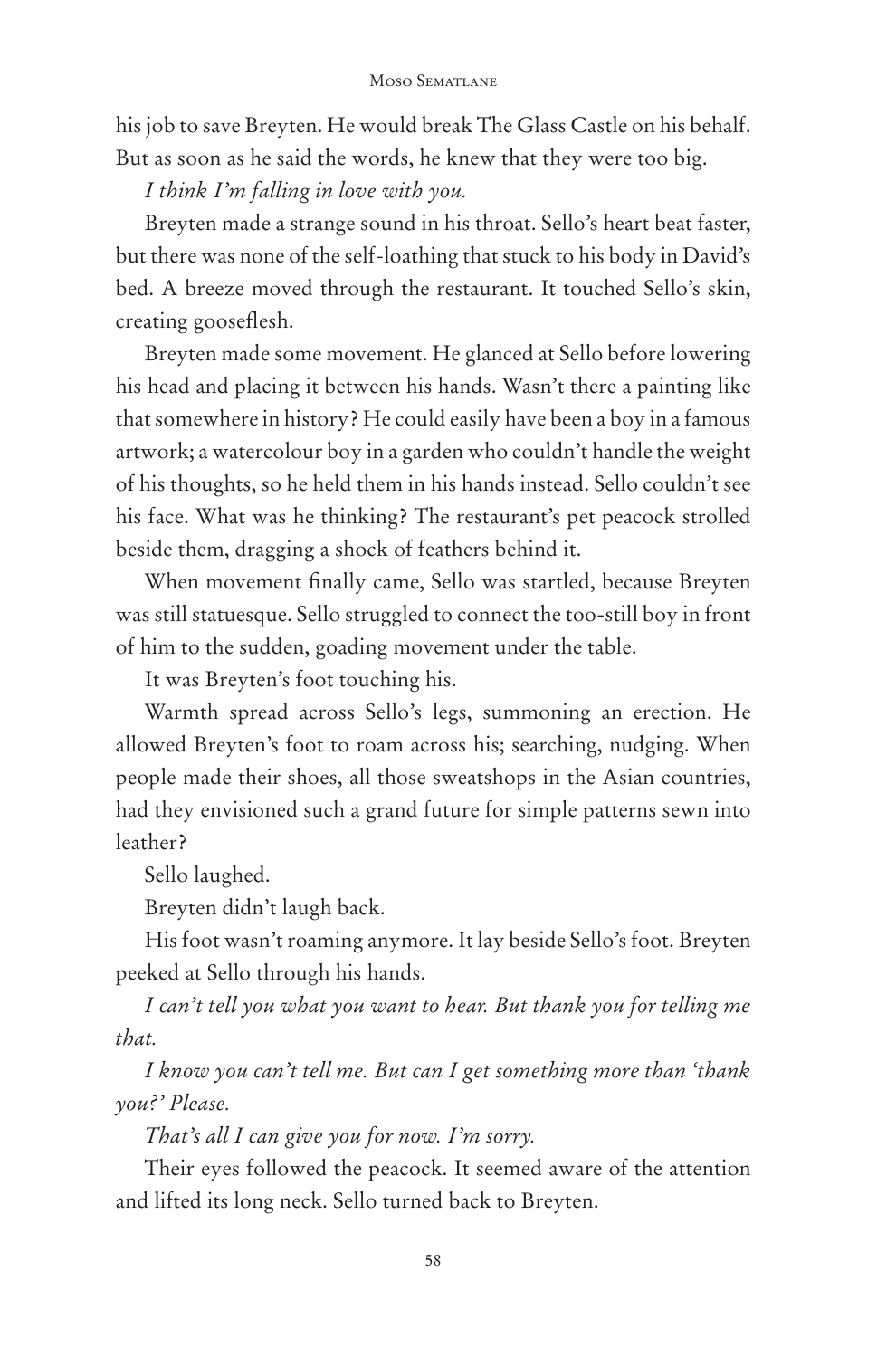*It's not as hard as you think it's going to be. My life changed the day I decided not to give a fuck about what people thought.*

Breyten shook his head.

*Let's not speak about this anymore.*

 Sello felt around for him under the table. The foot was gone. Breyten was sitting up straight again. Like he did in church. His eyes were impenetrable.

#### *How you getting home?*

Sello's foot tingled. This was how his body had tingled when months ago in Bloemfontein, he woke up in David's bed but David wasn't there. The tingling across his arms when he used to wake up and hear 'MaSello arguing with his father. One night, Sello's father started his Toyota and never came back.

*Um, I'm walking home.*

The tingling didn't stop. Breyten took out a leather wallet and paid for their food. He asked if Sello knew that peacocks could fly. Finally, when the preliminary leaving-of-restaurant rituals were done, waiting for the change, signing off the tip, Breyten looked into Sello's eyes.

*Can I ask you for a big favour?*

*Sure.*

*I'm going to ask you to leave fifteen minutes after me. Fifteen minutes, okay? I don't want people to see that we're together.*

*Sure. Wh––*

Breyten got up and placed his chair neatly against the table. Without saying goodbye, he walked away. Sello held on to the tightness in his chest. Words were meaningless, as was the regret of either saying them or leaving them untouched. Watching Breyten disappear behind Cranberry's foliage, one of the last thoughts Sello had, lingering like the last guest at a party, was that he had a nice ass. By then, Sello's foot had stopped tingling.

Sello met David at the hotel. David had already booked out the room, telling Sello not to bother checking in at Reception.

*Just walk through to the room.*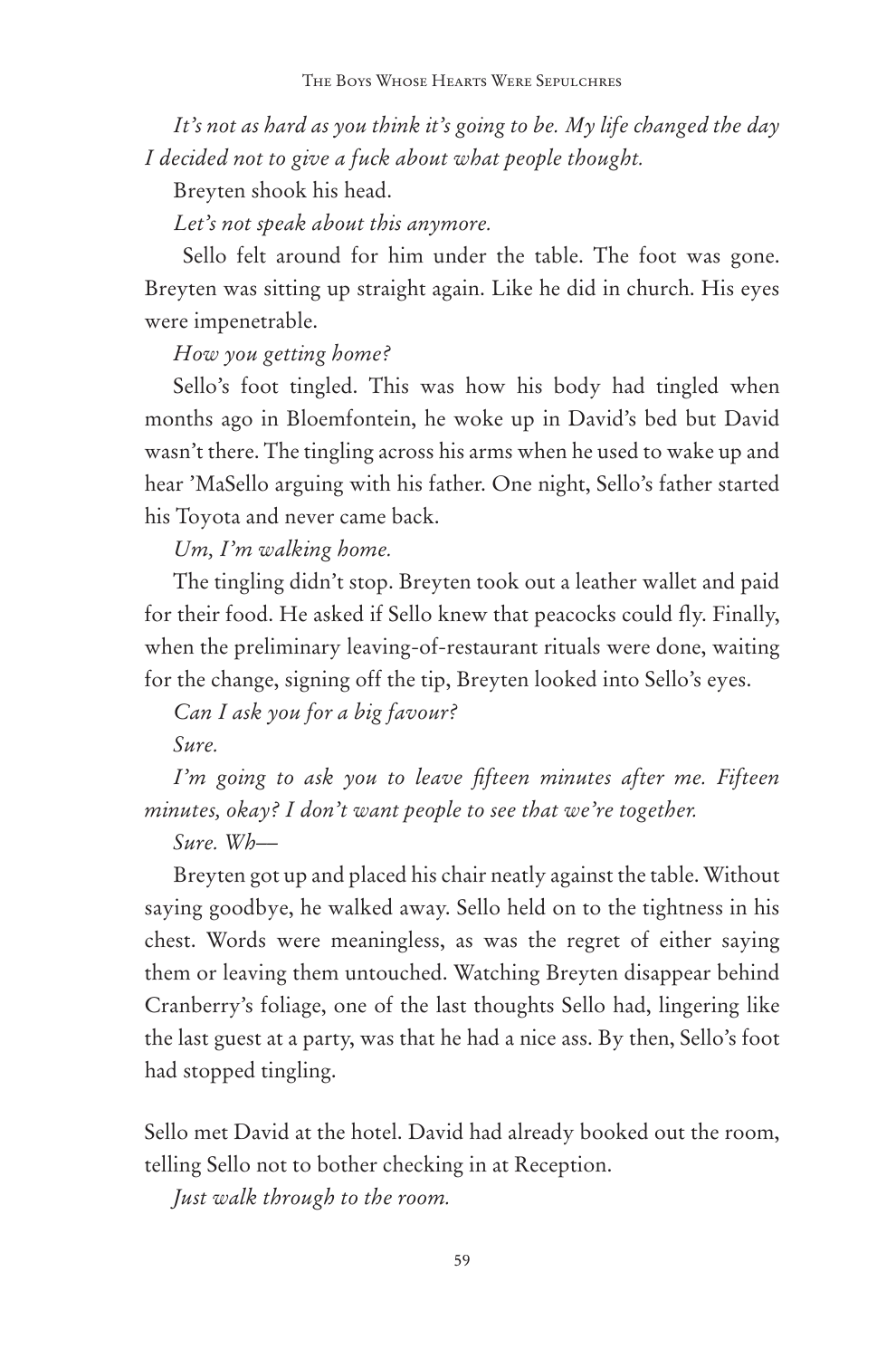Why was Sello back here, even after he promised himself never to return?

David wasn't a bad person. When they had sex, he would kiss Sello's eyelashes, as if to counteract the pain his flesh caused inside Sello. There was something beautiful about the gesture – Sello felt delicate under his weight. When they undressed, David would sometimes stand in the middle of the room, eyes roaming over Sello's naked body.

*I forgot how beautiful you actually are.*

David once told Sello that he had been married to a woman.

*What made you divorce her?*

*I was tired of living 'the lie'. Things were different when I was your age. If I'd been honest with myself, I would have avoided so many fuck-ups.* 

Sello listened to the sound of David in the bathroom. Pee hitting the toilet bowl, David opening the tap to wash his face (he always sweated after sex). There was always something to hope for – to meet a boy, to fall into his arms and know that he would break his fall. Sometimes Sello would entertain the possibility that Breyten was that boy. Maybe with enough trying, Sello could still set him free. Other times Sello forgot why he even liked Breyten at all. When David was inside him, the sensation felt realer than anything he had ever experienced – the glances exchanged in church, his fleeting but palpable moments of joy in Cranberry – David tied himself like a knot inside Sello's body and Sello convinced himself that this was all there ever was. It was all there ever would be. Cheap hotels in Bloemfontein. Dilapidated apartments; a shirtless man smoking on the balcony beside a potted plant. Things seemed so easy for Sello's friends at school. He would watch them at discos while they danced under colourful lights. Boys with girls. Girls with boys. As the night approached its end, they would lean against other with all the freedom of unsupervised teenagers.

This bed, here with David, this was Sello's world.

He dreaded the aftermath of David getting 'done'. David would throw his legs off the bed and immediately start picking up his clothes. He would throw the condom away. Checking the time, his phone